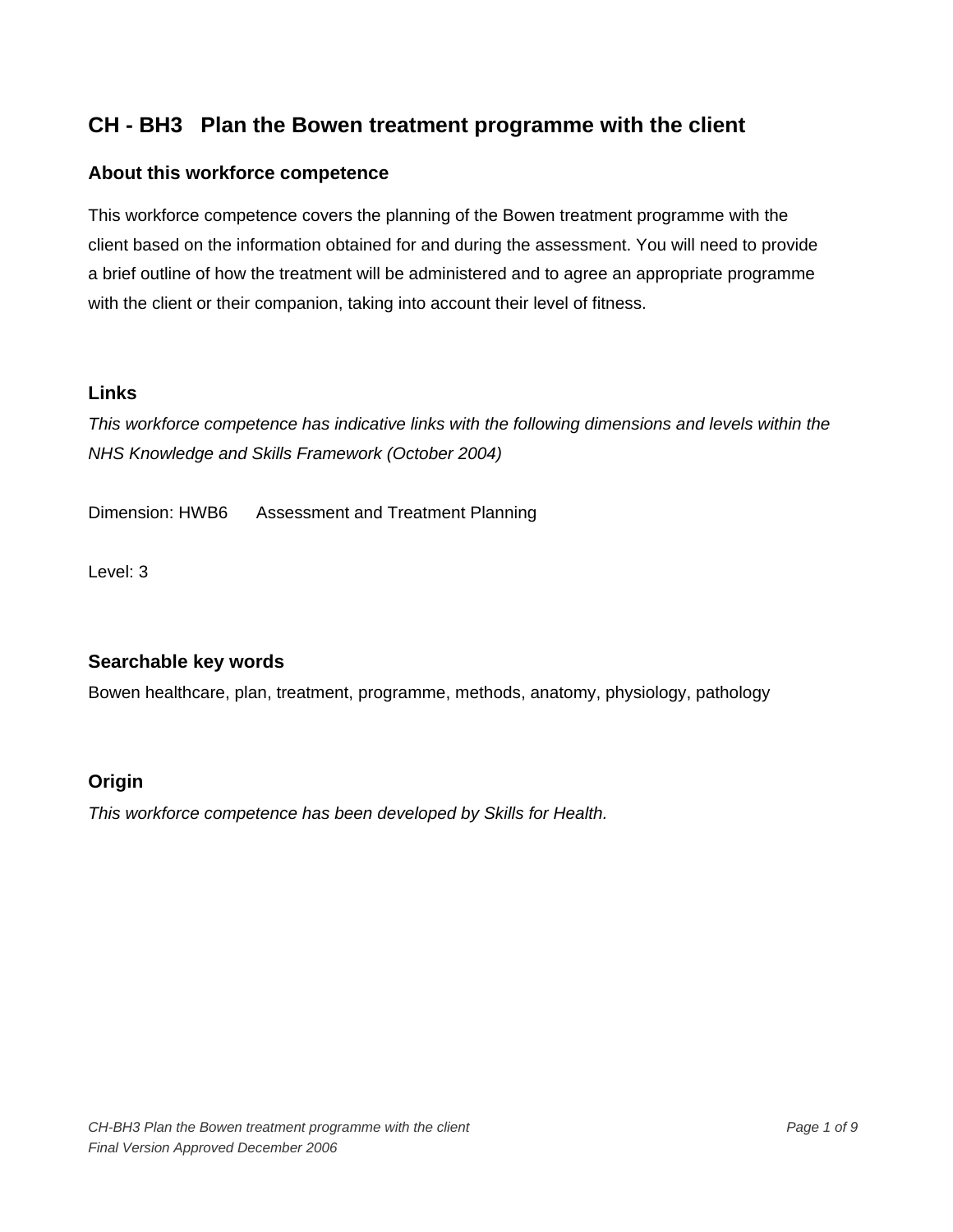#### **Glossary**

*This section provides explanations and definitions of the terms used in this workforce competence. In competences, it is quite common to find words or phrases used which you will be familiar with, but which, in the detail of the competence, may be used in a very particular way.* 

#### **Scope**

*This section provides guidance on possible areas to be covered in this workforce competence.* 

| <b>Explanation</b>         | may include:                                          |
|----------------------------|-------------------------------------------------------|
|                            | a) current state of health, effective functioning and |
|                            | well-being                                            |
|                            | b) personal beliefs and preferences                   |
|                            | c) age and level of understanding                     |
|                            | d) cultural and social background                     |
|                            | e) awareness and understanding of their condition     |
| <b>Options and methods</b> | may include:                                          |
|                            | a) client positioning                                 |
|                            | b) use of surrogate                                   |
|                            | c) hands on the body                                  |
|                            | hands near the body<br>d)                             |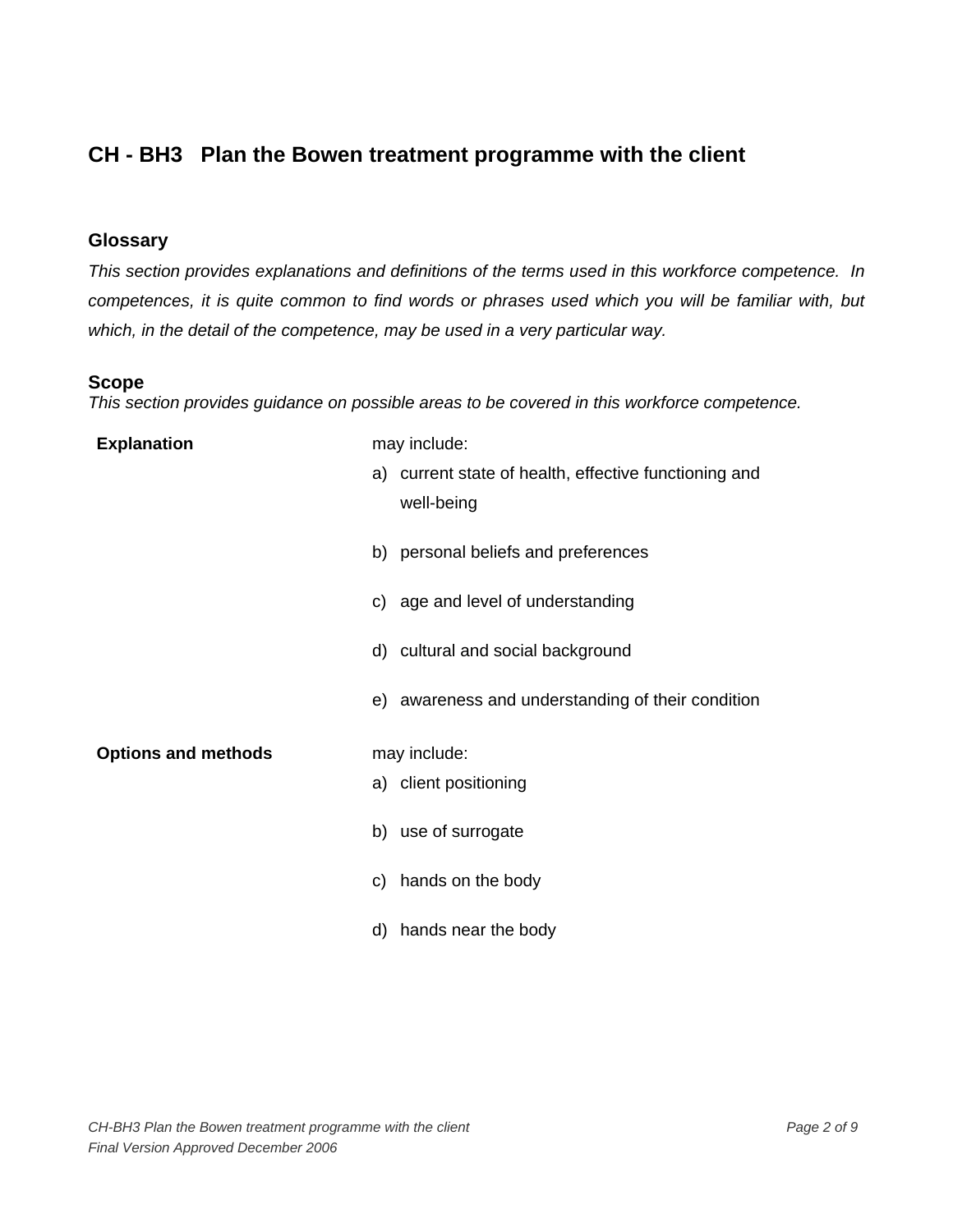## **Performance Criteria**

*You need to:* 

- 1. **explain** the outcomes of the assessment clearly and in a manner, level and pace appropriate to the client
- 2. balance possible successful outcomes with any inherent benefits and risks and the legal duty of care to the client
- 3. inform the client of the content, level of risk, duration and projected costs of the proposed action
- 4. explain any restrictions to the use of the Bowen healthcare and advise on realistic expectations
- 5. advise the client when the Bowen healthcare is unsuitable and enable them to seek other healthcare where appropriate
- 6. recommend and agree action to suit the client's condition and identified needs
- 7. ensure information about the client is sufficient to plan the treatment
- 8. explain the available treatment **options and methods** which meet the client's circumstances, identified needs and their personal beliefs and preferences
- 9. discuss the treatment and potential outcomes with the client, check their understanding and support them to make informed choices
- 10. agree the location and timing of the treatment and make the necessary arrangements
- 11. explain how the treatment will be evaluated and reviewed
- 12. determine issues of confidentiality with the client and confirm their agreement
- 13. ensure records are kept, in line with professional and legal requirements
- 14. obtain the consent of the client or their companion to proceed
- 15. interact with any companion(s) of the client in ways that are appropriate to the needs of the client and to your needs.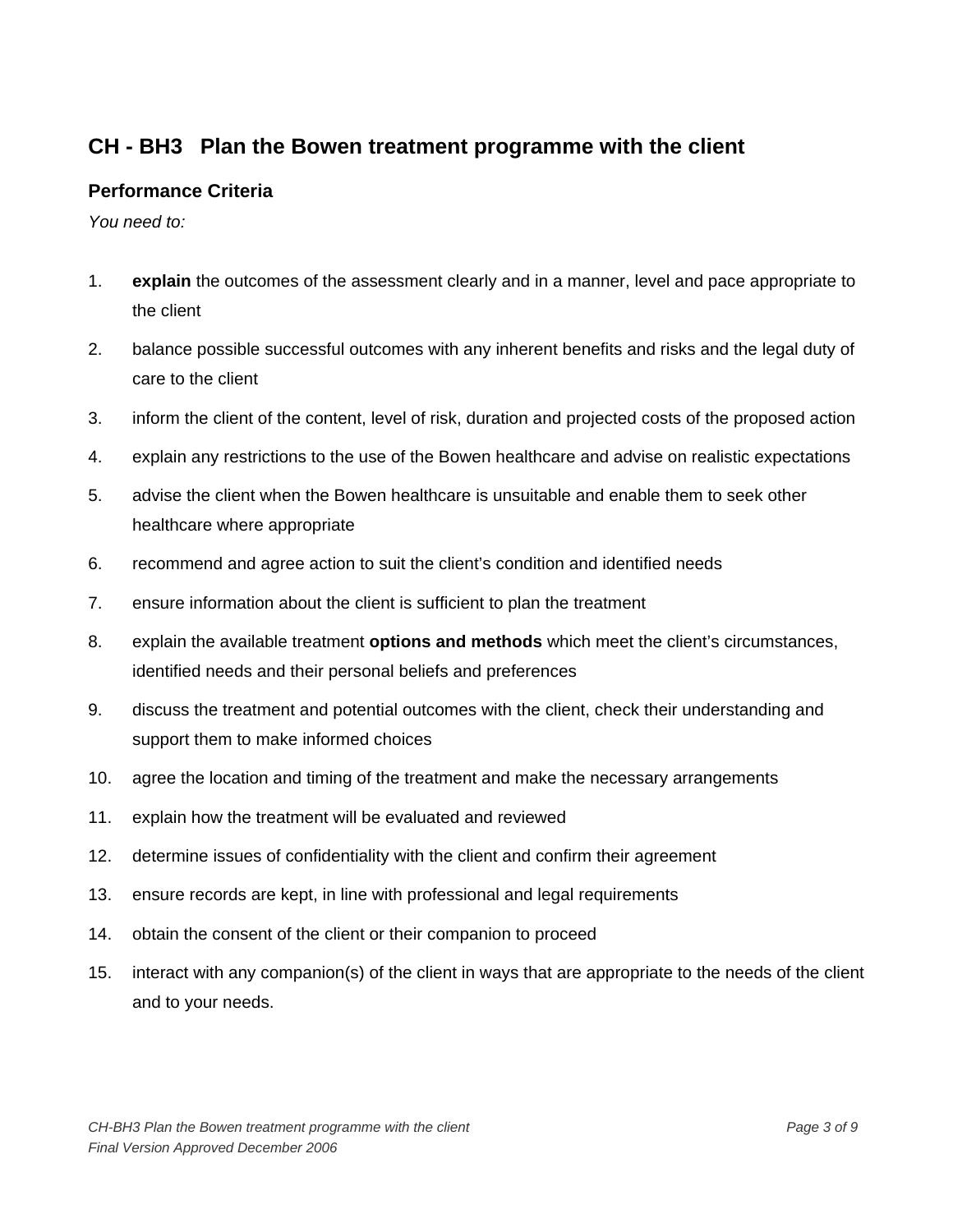## **Knowledge and Understanding**

*You need to apply:* 

- **A Professional practice and Bowen healthcare**
- K1 a factual knowledge of the professional standards and codes of practice for Bowen healthcare
- K2 a working knowledge of relevant legislation that impacts on your work role
- K3 a factual knowledge of employment and organisational policies and practices
- K4 a working knowledge of why it is important to respect the rights of clients
- K5 a working knowledge of the extent of your own remit as a practitioner and the limits of your responsibilities
- K6 a working knowledge of communication and the professional relationship
- K7 an in-depth understanding of how to achieve effective communication through observation, sensitive questioning and listening
- K8 a working knowledge of confidentiality and confidentiality issues
- K9 a factual knowledge of the procedures and requirements for confidentiality, security, transmission of information and passing on of information about clients
- K10 a factual knowledge of consent
- K11 a factual knowledge of practice management
- K12 a working knowledge of how to be supportive to the client (and any companion(s)) whilst managing time effectively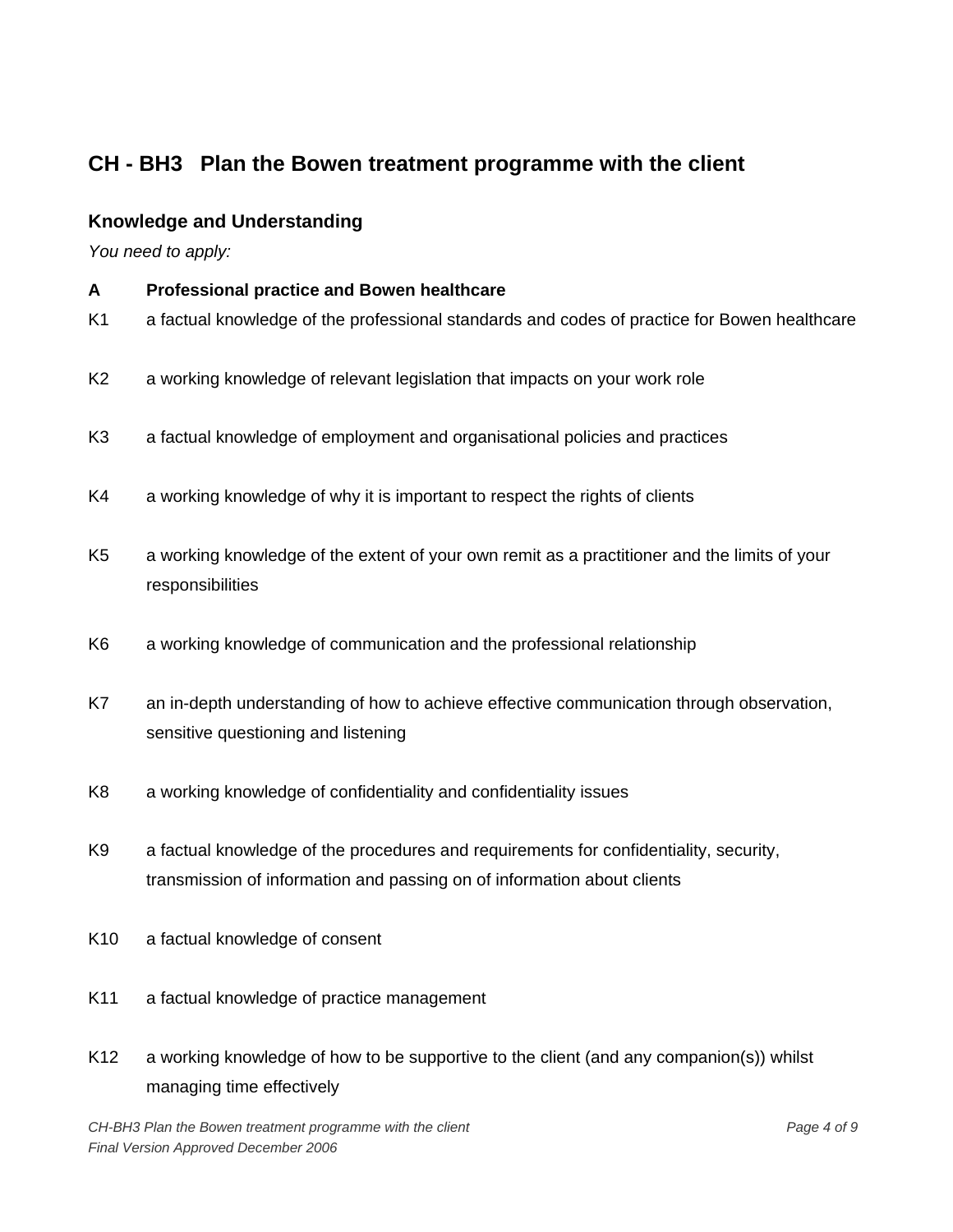#### **B Work role and practice – reflecting and developing**

- K13 a working knowledge of how to reflect on your own practice, how to identify any development needs and why it is important to do this
- K14 a working knowledge of how to evaluate the effectiveness of your own actions and learn from experience
- K15 a working knowledge of the information available on effective Bowen healthcare and how to evaluate and use this information within your own practice
- K16 a working knowledge of how the models and concepts in your area of practice have evolved and developed, how they tend to change with time and the similarities and differences between different versions
- K17 a working knowledge of how to develop links with other healthcare providers and any protocols for doing this
- K18 a factual knowledge of how to recognise the limits of your own knowledge and competence and the importance of not exceeding these limits

## **C Health, effective functioning and well-being**

- K19 a working knowledge of the concept of health, effective functioning and well-being that is consistent with the practice, principles and theory underlying your discipline
- K20 a working knowledge of why it is important to recognise that the client's previous and present care may affect their health, effective functioning and well-being
- K21 a working knowledge of how the psychological and emotional balance of the client may affect their health, effective functioning and well-being
- K22 a working knowledge of how to recognise when the body is in health balance and when it is not functioning as it should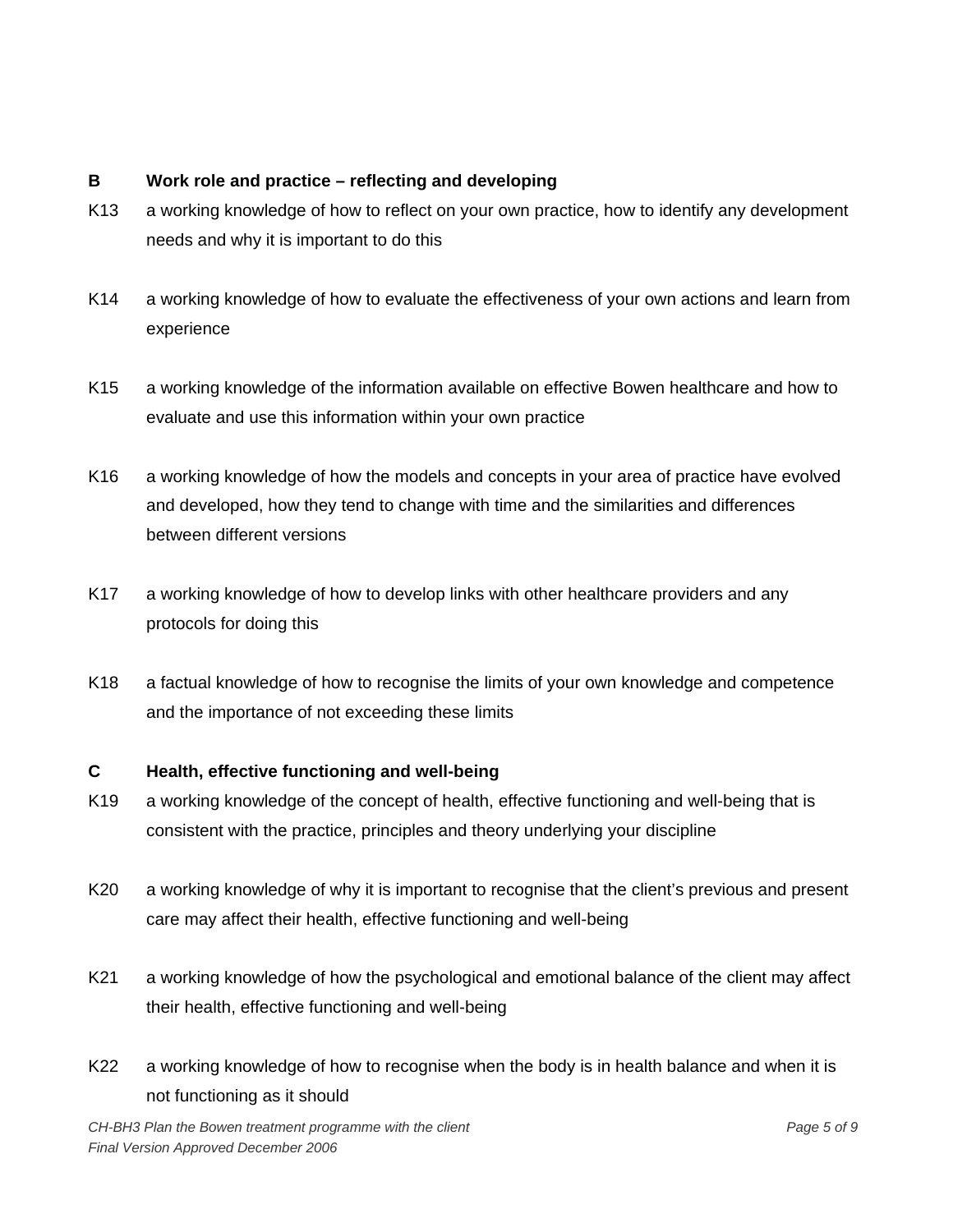- K23 a working knowledge of how signs and symptoms may be suppressed or altered by other factors such as medication, exercise, diet
- K24 a working knowledge of how the client's diet, lifestyle and emotional state can affect their health, effective functioning and well-being
- K25 a working knowledge of how the physical, social, emotional and economic context in which people live affects their health, effective functioning and well-being
- K26 a working knowledge of how personal beliefs and preferences affect how clients live and the choices they make
- K27 a working knowledge of what resources are available to clients to make changes to the context in which they live and make choices about their lifestyles
- K28 a working knowledge of the nature of illness and the impact this may have on a client's health, effective functioning and well-being
- K29 a working knowledge of why it is important to recognise conditions which may pose a serious risk to the client and when to seek immediate help or advice from other professional sources
- K30 a working knowledge of the nature of disability and your role in working with those who have disabilities
- K31 a working knowledge of how an individual's abilities and disabilities may affect the nature and form of help and support and the manner in which you provide it

#### **D The scope and methods of Bowen healthcare**

- K32 an in-depth understanding of the history, principles and development of Bowen healthcare and its relationship to other healthcare
- K33 a working knowledge of how to recognise those occasions when Bowen healthcare may be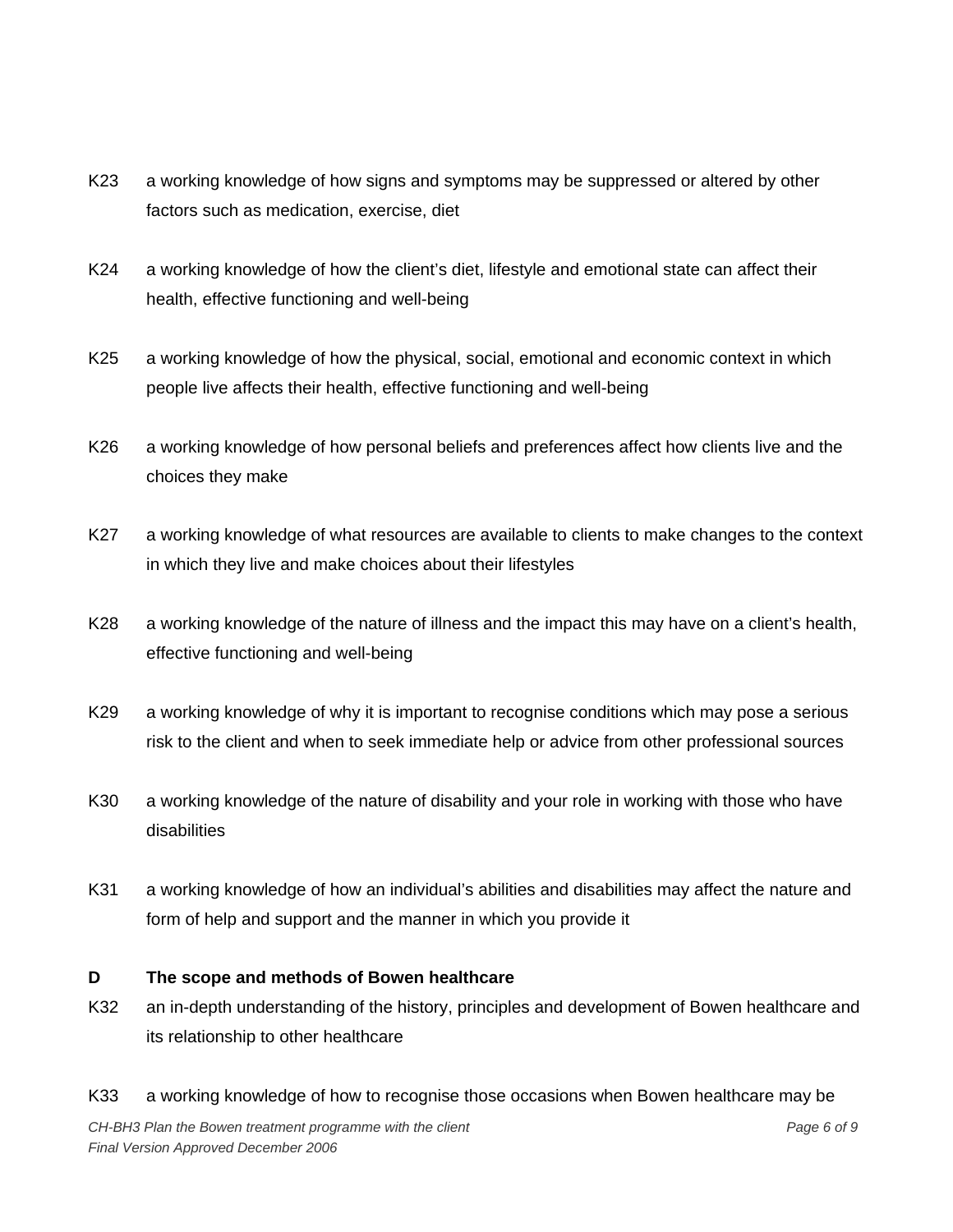used in conjunction with other healthcare which the client is receiving

- K34 an in-depth understanding of how to recognise conditions for which the discipline is incomplete in itself and for which the client should seek advice from other sources
- K35 a working knowledge of the circumstances when you may choose not to accept a client:
	- a) where the interaction may not be beneficial
	- b) the client does not want Bowen treatment
	- c) you do not wish to provide Bowen treatment
	- d) the client is in need of urgent medical care
- K36 a working knowledge of the circumstances when you must not accept a client:
	- a) you do not have the requisite experience or expertise
	- b) the circumstances where medical referral is essential
- K37 an in-depth understanding of the range, purpose and limitations of different methods which may be used for different clients with different needs
- K38 an in-depth understanding of how to determine the most appropriate method(s) for different clients and their particular needs
- K39 an in-depth understanding of how to tailor Bowen healthcare appropriately for each individual
- K40 an in-depth understanding of how to judge whether self-care procedure(s) is/are appropriate for the client

#### **E Planning Bowen treatment**

- K41 a working knowledge of the importance of explaining treatment/self-care options and methods to meet the needs of the client and what the potential consequences of not doing so may be
- K42 a working knowledge of the role which the client (and others) may take, and may need to take, if the treatment or self-care is to be successful and how to explain and agree them with the client (and any companion)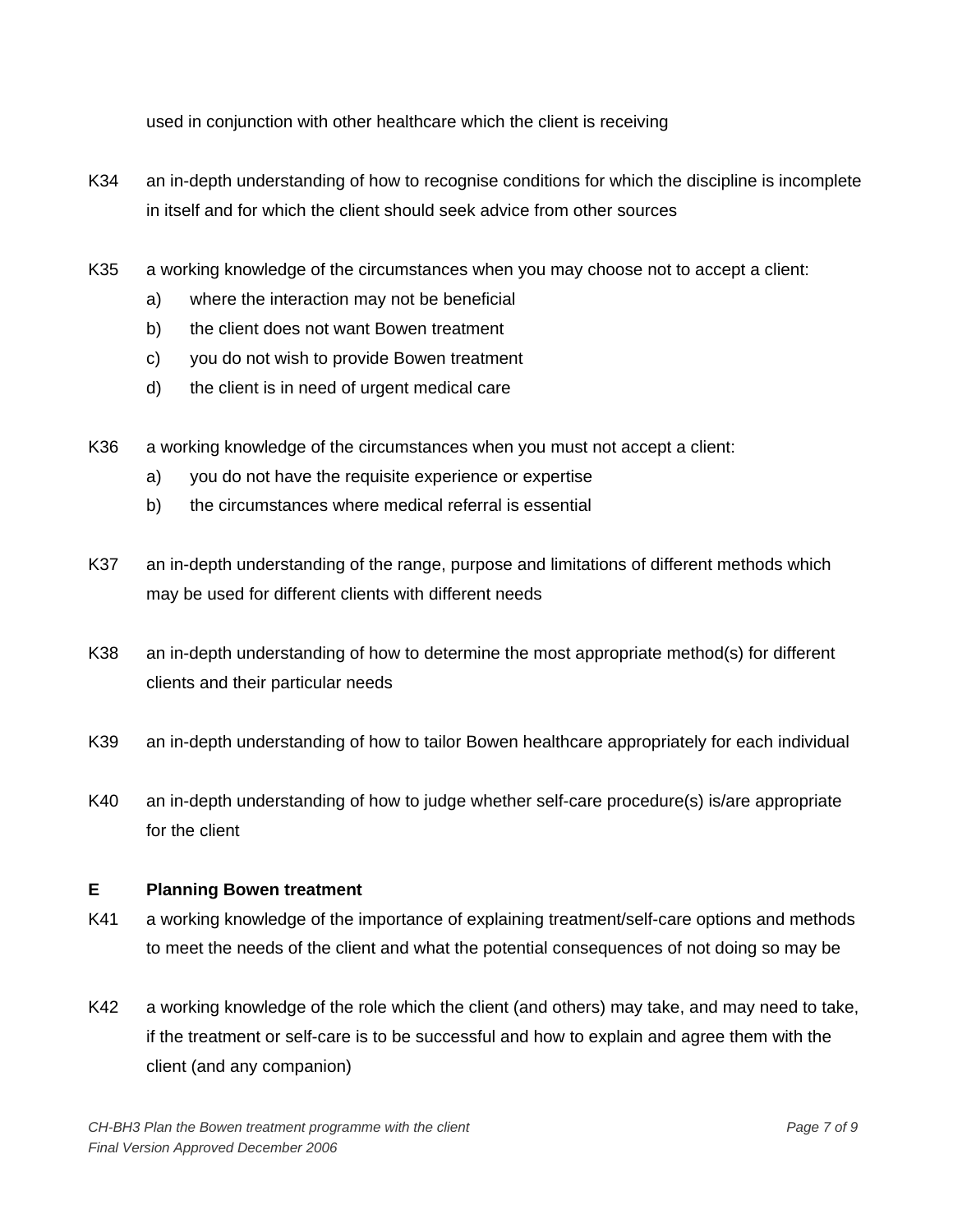- K43 a working knowledge of how to support the client to make informed choices
- K44 a working knowledge of why evaluation methods should be determined at the planning stage and what the client's role will be in the evaluation
- K45 a working knowledge of the importance of encouraging the client to be as actively involved as possible and the relationship of this to the promotion of their health, effective functioning and well-being
- K46 a working knowledge of the potential risks associated with client self-care and the extent of your responsibilities
- K47 a working knowledge of the range of self-care options and associated risks

#### **F Anatomy, physiology and pathology**

- K48 a working knowledge of the structure, function, location and interaction of glands, organs and systems:
	- a) cardio vascular system
	- b) lymphatic system
	- c) nervous system
	- d) endocrine system
	- e) digestive system
	- f) respiratory system
	- g) urinary system
	- h) reproductive system
	- i) immune system
	- i) the skin
	- k) cells and tissues
	- l) glands and organs
	- m) musculo-skeletal system
- K49 a working knowledge of the interdependence of the body systems in order to recognise conditions:
	- a) for which Bowen treatment is appropriate